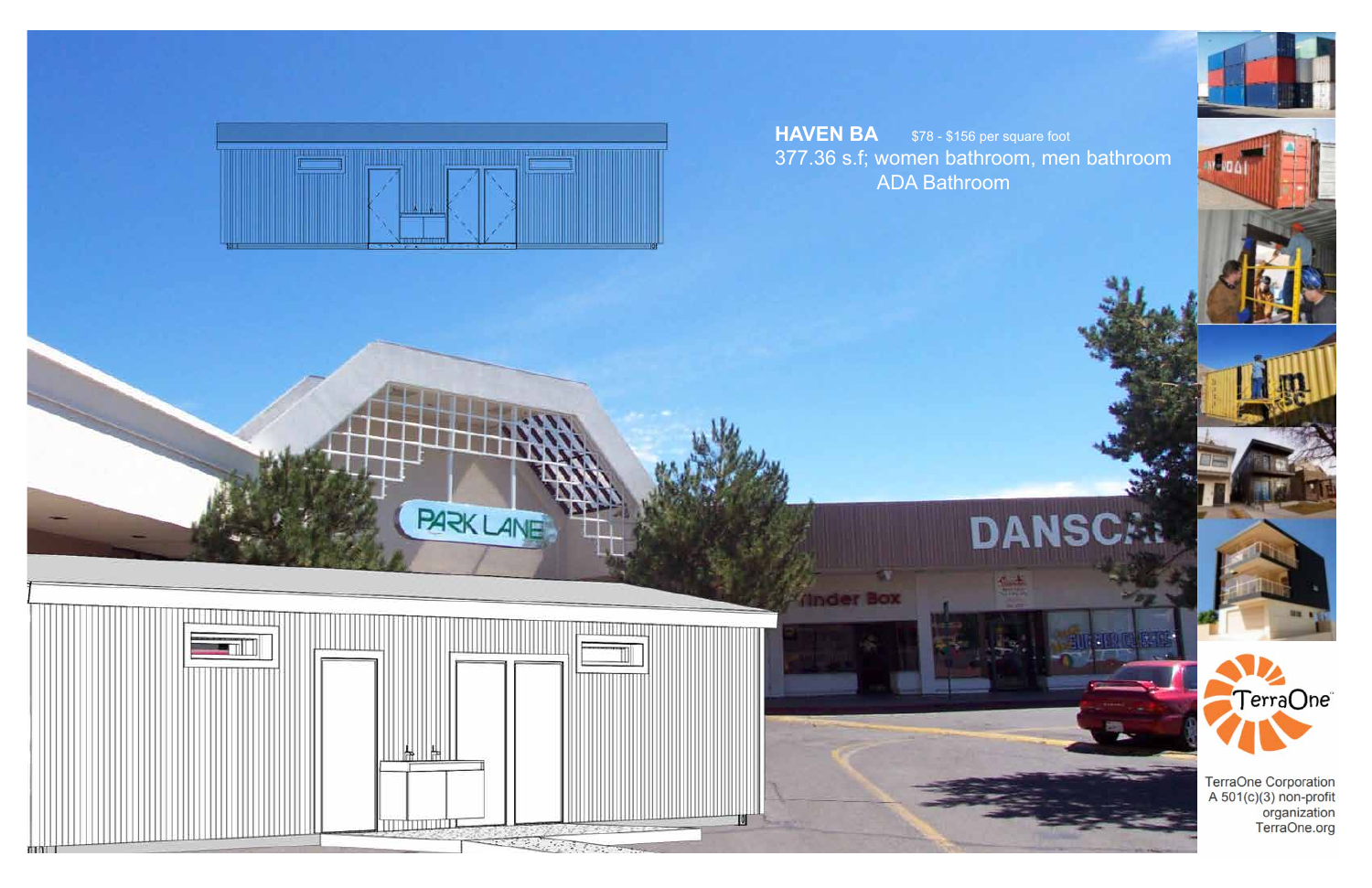











TerraOne Corporation<br>A 501(c)(3) non-profit<br>organization<br>TerraOne.org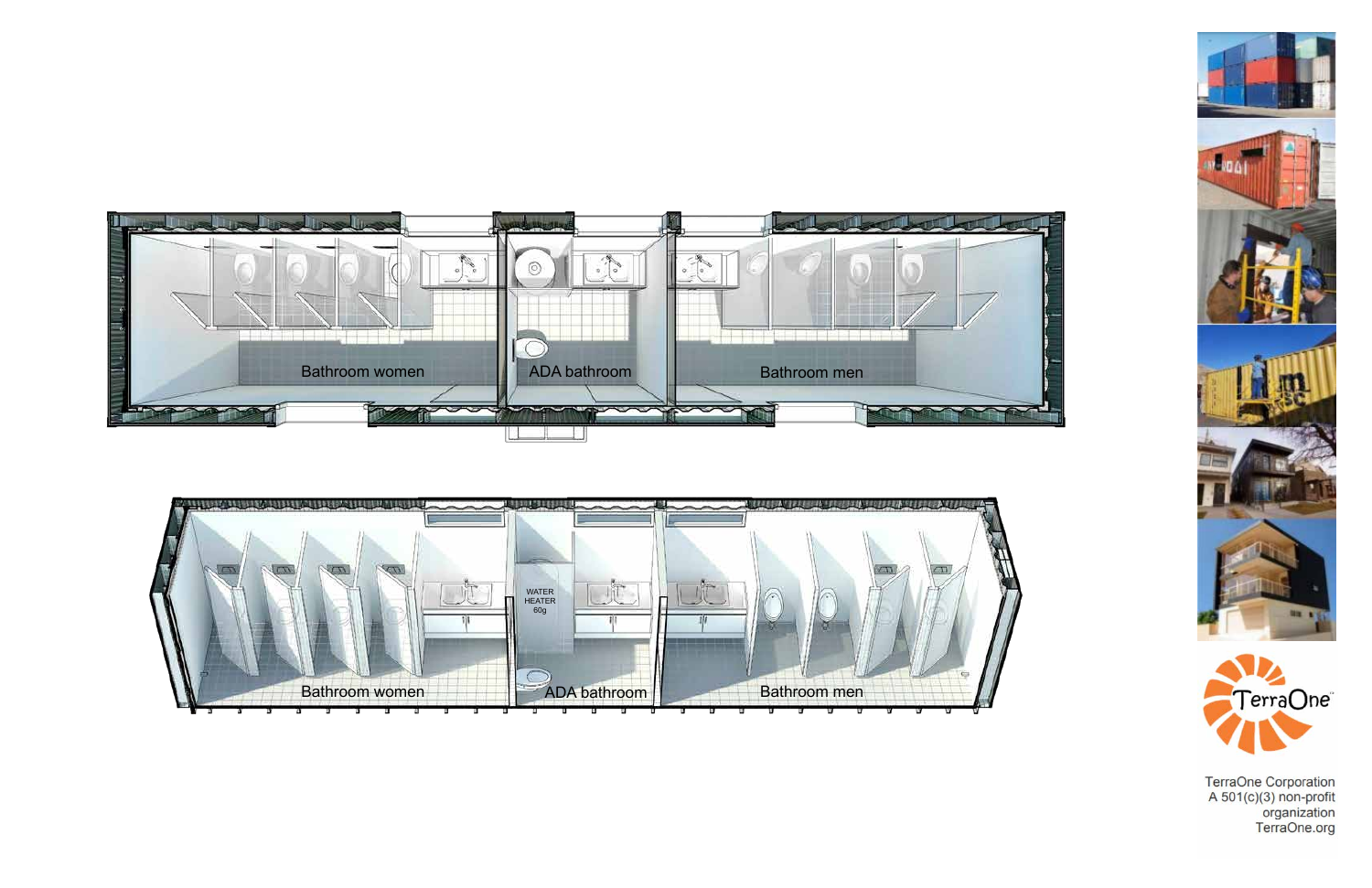

Area 377.36 s.f







TerraOne Corporation<br>A 501(c)(3) non-profit<br>organization<br>TerraOne.org